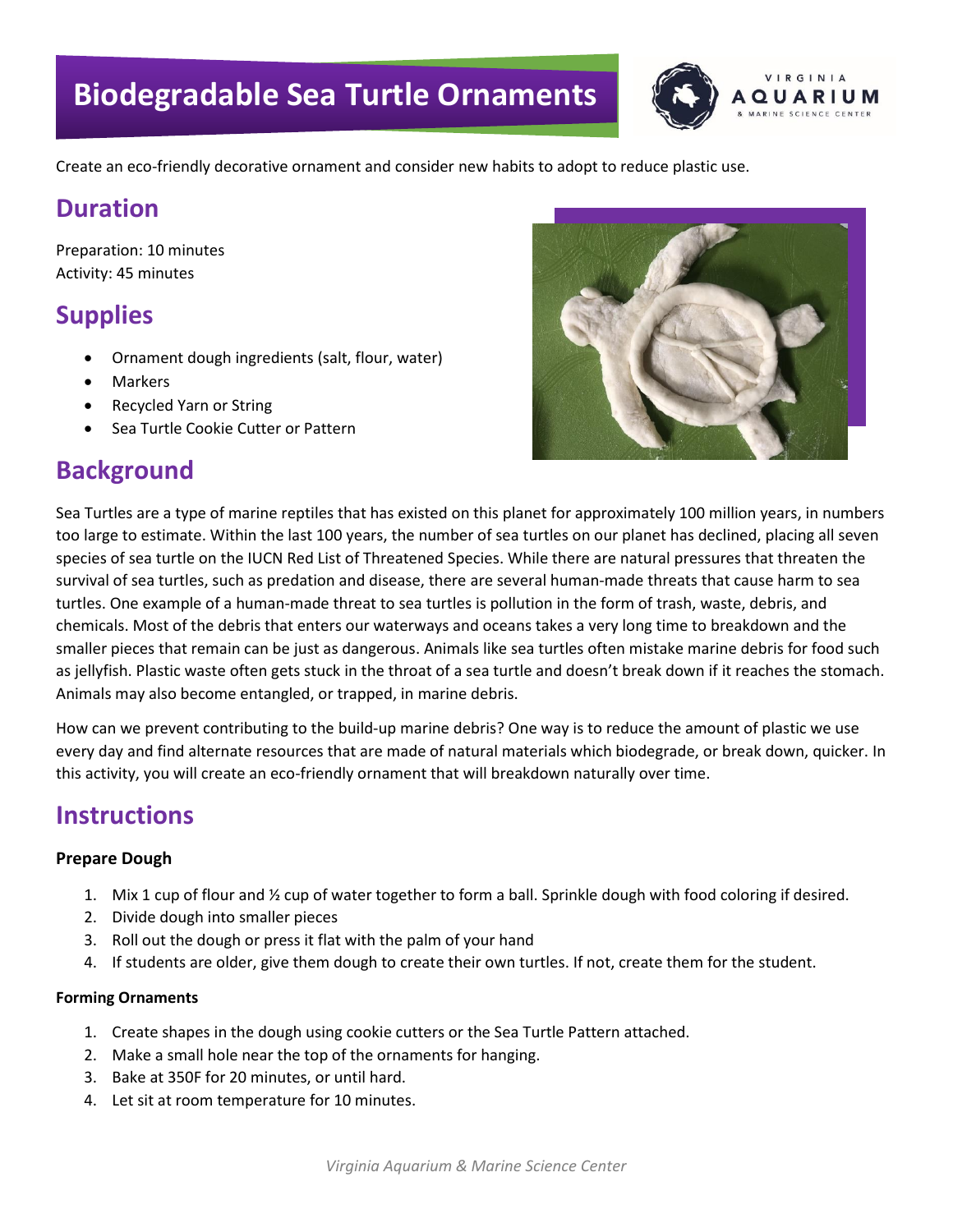#### **Decorating and Displaying**

- 1. Decorate the ornaments using markers.
	- a. Explain that once the ornaments are decorated, they are not edible
	- b. Although the ornament will biodegrade, string will not. Consider using string made of hemp as an alternative.
- 2. If you wish to display the ornaments in a public location, consider making a poster about the marine debris and the effect on wildlife.
- 3. Establish a time (perhaps 2 weeks later) for students to pick up their ornament.
- 4. If students' ornaments displayed in this location are safe from water, maybe hang them outside the classroom window so they can see the biodegrading over time.

## **Vocabulary**

Biodegradable-The capability of an object or substance to break down over time by bacteria. Biodegradable substances include wood, food scraps, wool, and cotton.

Marine Debris-Human-created waste that has been released in the ocean.

Sea Turtle-A marine reptile adapted to living in the ocean.

### **Extension**

If you chose to display the ornaments in a nearby location, use a kitchen scale to record and graph the change in mass of the ornaments over time to track the rate of biodegrading.

Participants can create a poster explaining the impact of marine debris, researching debris examples and the estimated time it takes for it to biodegrade. Students can investigate how marine debris affects sea turtles and other wildlife. The completed poster can be displayed at a grocery store near a plastic bag recycling receptacle, library, or museum.

Activity adapted from "Salty Sea Turtles" in "Sun, Sand, and Sea Turtles" page 102 (2010)